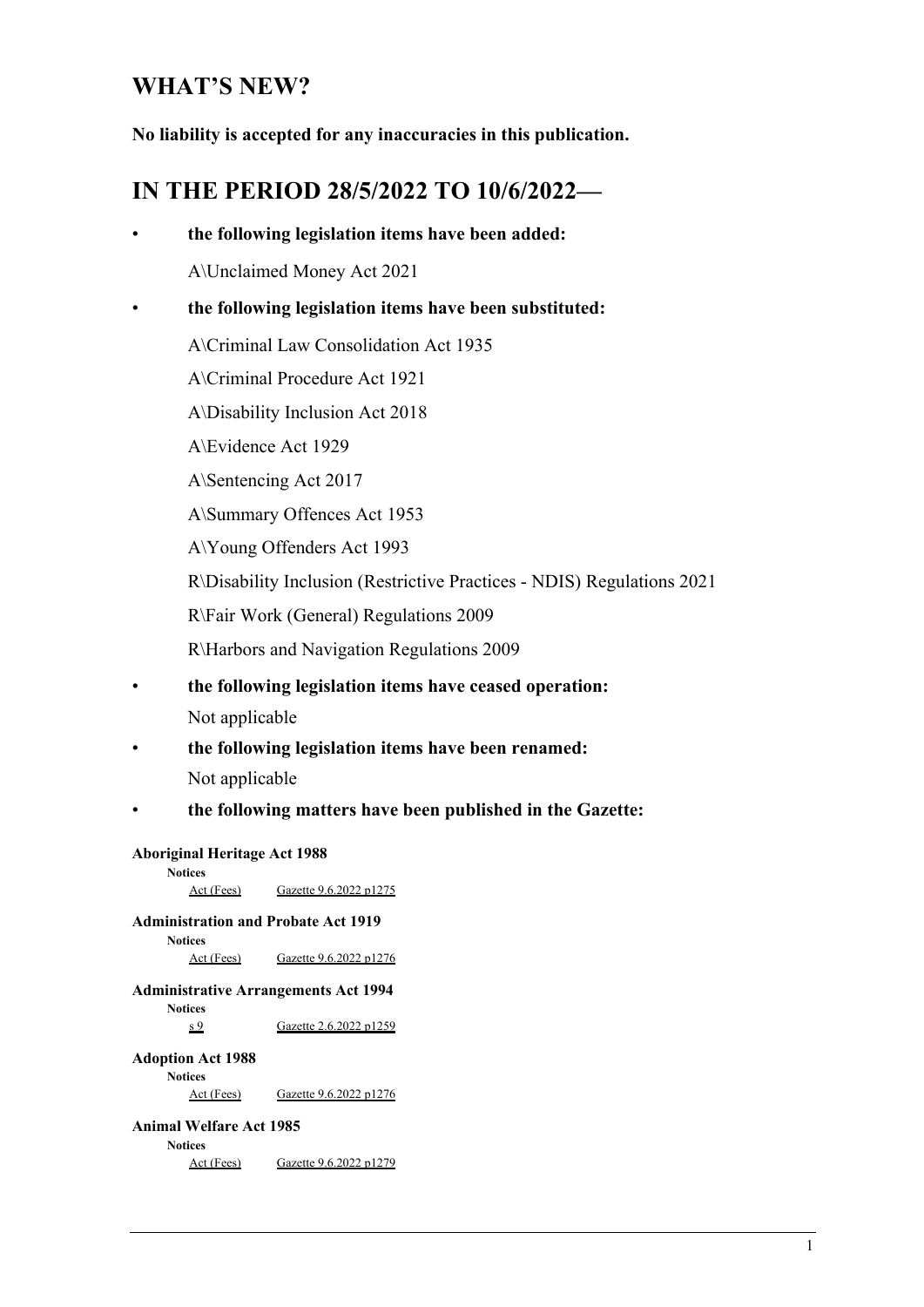**Aquaculture Act 2001 Notices**  Act (Fees) Gazette 9.6.2022 p1279 **Associations Incorporation Act 1985 Notices**  Act (Fees) Gazette 9.6.2022 p1283 **Authorised Betting Operations Act 2000 Notices**  Act (Fees) Gazette 9.6.2022 p1285 **Bills of Sale Act 1886 Notices**  Act (Fees) Gazette 9.6.2022 p1286 **Births, Deaths and Marriages Registration Act 1996 Notices**  Act (Fees) Gazette 9.6.2022 p1286 **Botanic Gardens and State Herbarium Act 1978 Notices**  Act (Fees) Gazette 9.6.2022 p1287 **Building Work Contractors Act 1995 Notices**  Act (Fees) Gazette 9.6.2022 p1288 **Burial and Cremation Act 2013 Notices**  Act (Fees) Gazette 9.6.2022 p1290 **Child Safety (Prohibited Persons) Act 2016 Notices**  Act (Fees) Gazette 9.6.2022 p1291 **Conveyancers Act 1994 Notices**  Act (Fees) Gazette 9.6.2022 p1292 **Co-operatives National Law (South Australia) Act 2013 Notices**  Act (Fees) Gazette 9.6.2022 p1293 **Coroners Act 2003 Notices**  Act (Fees) Gazette 9.6.2022 p1298 **Criminal Law (Clamping, Impounding and Forfeiture of Vehicles) Act 2007 Notices**  Act (Fees) Gazette 9.6.2022 p1299 **Criminal Law Consolidation Act 1935 Amendments**  Year No Title Assent Commencement 2021 57 Statutes Amendment (Child Sexual Abuse) Act 2021 9.12.2021 Pt 2 (ss 4 to 8)—1.6.2022 (Gazette **Crown Land Management Act 2009 Notices**  Act (Fees) Gazette 9.6.2022 p1301 **Dangerous Substances Act 1979 Notices** 

Act (Fees) Gazette 9.6.2022 p1304 Act (Fees) Gazette 9.6.2022 p1305

17.2.2022 p490)

2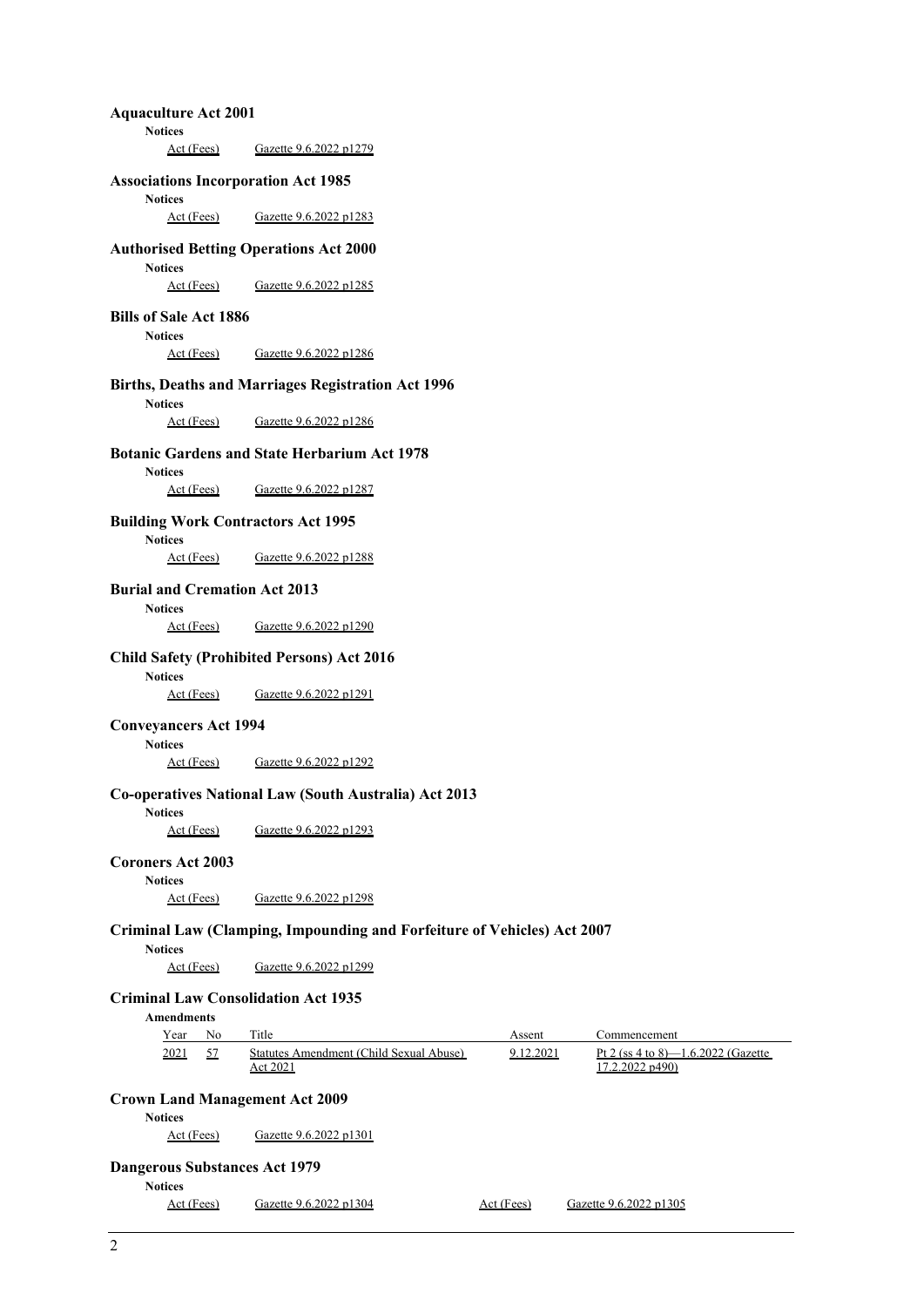| <b>Defamation Act 2005</b>                                   |                                                              |                       |  |  |  |  |
|--------------------------------------------------------------|--------------------------------------------------------------|-----------------------|--|--|--|--|
| <b>Notices</b>                                               |                                                              |                       |  |  |  |  |
| s33(3)                                                       | Gazette 2.6.2022 p1260                                       |                       |  |  |  |  |
| <b>Disability Inclusion Act 2018</b><br><b>Notices</b>       |                                                              |                       |  |  |  |  |
| Act (Fees)                                                   | Gazette 9.6.2022 p1306                                       |                       |  |  |  |  |
| <b>District Court Act 1991</b><br><b>Notices</b>             |                                                              |                       |  |  |  |  |
| Act (Fees)                                                   | Gazette 9.6.2022 p1307                                       |                       |  |  |  |  |
| <b>Notices</b>                                               | <b>Education and Children's Services Act 2019</b>            |                       |  |  |  |  |
| Act (Fees)                                                   | Gazette 9.6.2022 p1312                                       |                       |  |  |  |  |
| <b>Notices</b>                                               | <b>Employment Agents Registration Act 1993</b>               |                       |  |  |  |  |
| Act (Fees)                                                   | Gazette 9.6.2022 p1313                                       |                       |  |  |  |  |
|                                                              |                                                              |                       |  |  |  |  |
| <b>Environment Protection Act 1993</b><br><b>Regulations</b> |                                                              |                       |  |  |  |  |
| <b>Variations</b>                                            | <b>Environment Protection Regulations 2009</b>               |                       |  |  |  |  |
| Year<br>No                                                   | Reference                                                    | Commencement          |  |  |  |  |
| 2022<br>29                                                   | Gazette 10.6.2022 p1463                                      | $1.7.2022:$ r 2       |  |  |  |  |
| <b>Notices</b>                                               | <b>Environment, Resources and Development Court Act 1993</b> |                       |  |  |  |  |
| Act (Fees)                                                   | Gazette 9.6.2022 p1314                                       |                       |  |  |  |  |
|                                                              |                                                              |                       |  |  |  |  |
| <b>Evidence Act 1929</b>                                     |                                                              |                       |  |  |  |  |
| <b>Notices</b><br><u>Act (Fees)</u>                          | Gazette 9.6.2022 p1316                                       |                       |  |  |  |  |
|                                                              |                                                              |                       |  |  |  |  |
| <b>Expiation of Offences Act 1996</b><br><b>Regulations</b>  |                                                              |                       |  |  |  |  |
|                                                              | <b>Expiation of Offences Regulations 2011</b>                |                       |  |  |  |  |
| <b>Variations</b>                                            |                                                              |                       |  |  |  |  |
| Year<br>No                                                   | Reference                                                    | Commencement          |  |  |  |  |
| 2022<br>$\frac{34}{5}$                                       | Gazette 10.6.2022 p1508                                      | $1.7.2022:$ r 2       |  |  |  |  |
| <b>Explosives Act 1936</b>                                   |                                                              |                       |  |  |  |  |
| <b>Notices</b>                                               |                                                              |                       |  |  |  |  |
| Act (Fees)                                                   | Gazette 9.6.2022 p1317                                       |                       |  |  |  |  |
| Fair Work Act 1994<br><b>Regulations</b>                     |                                                              |                       |  |  |  |  |
|                                                              | <b>Fair Work (General) Regulations 2009</b>                  |                       |  |  |  |  |
| <b>Variations</b>                                            |                                                              |                       |  |  |  |  |
| Year<br>No                                                   | Reference                                                    | Commencement          |  |  |  |  |
| 2022<br>25<br><b>Notices</b>                                 | Gazette 2.6.2022 p1258                                       | <u> 2.6.2022: r 2</u> |  |  |  |  |
| Act (Fees)                                                   | Gazette 9.6.2022 p1319                                       |                       |  |  |  |  |
|                                                              | <b>Fines Enforcement and Debt Recovery Act 2017</b>          |                       |  |  |  |  |
| <b>Regulations</b>                                           |                                                              |                       |  |  |  |  |
| <b>Variations</b>                                            | <b>Fines Enforcement and Debt Recovery Regulations 2018</b>  |                       |  |  |  |  |
| Year<br>No                                                   | Reference                                                    | Commencement          |  |  |  |  |
| 2022<br>28                                                   | Gazette 10.6.2022 p1461                                      | $1.7.2022:$ r2        |  |  |  |  |
| <b>Notices</b><br>Act (Fees)                                 | Gazette 9.6.2022 p1320                                       |                       |  |  |  |  |
|                                                              |                                                              |                       |  |  |  |  |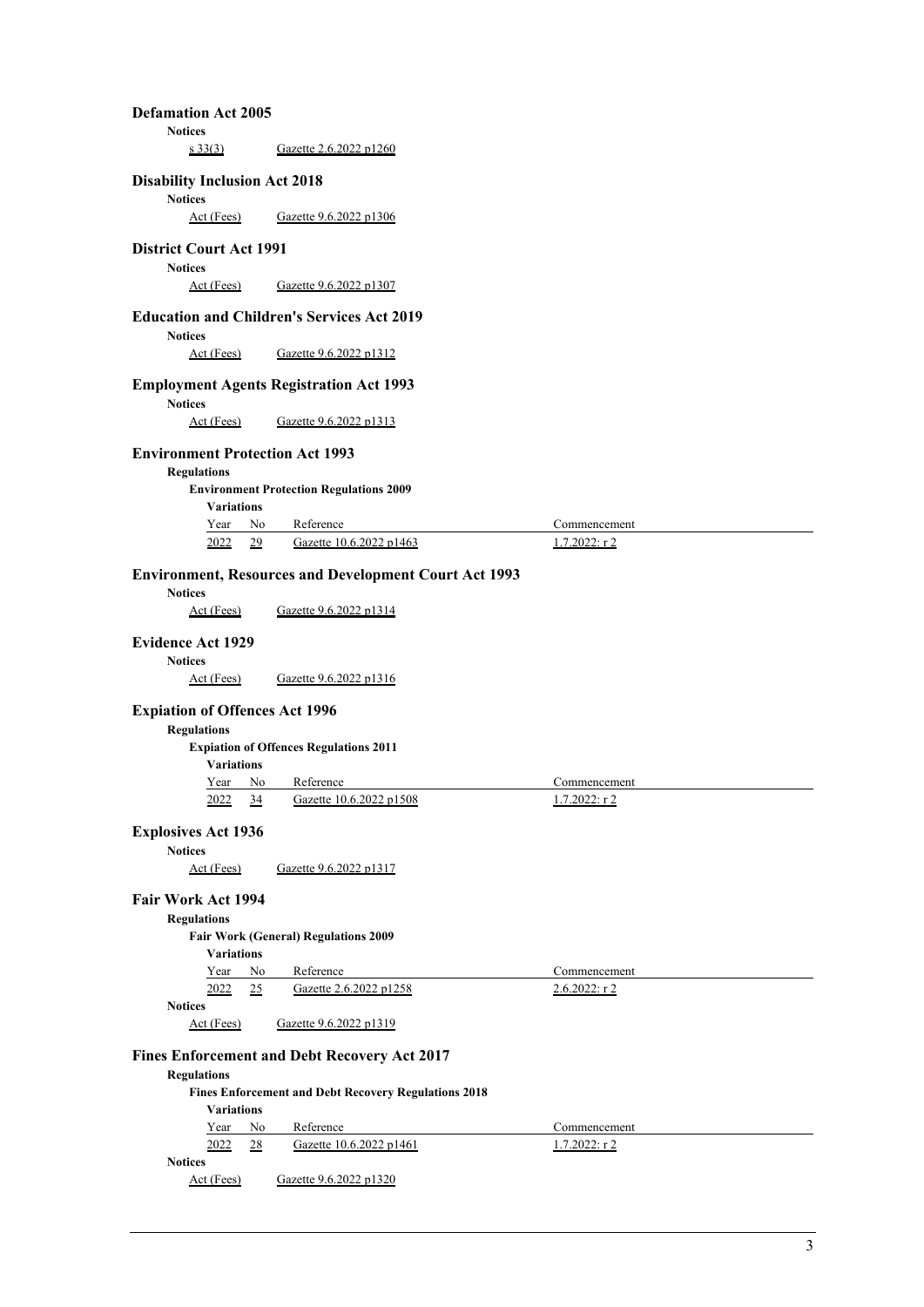| Fire and Emergency Services Act 2005                           |                                                                                |      |                                 |  |
|----------------------------------------------------------------|--------------------------------------------------------------------------------|------|---------------------------------|--|
| <b>Notices</b><br>Act (Fees)                                   | Gazette 9.6.2022 p1321                                                         |      |                                 |  |
| <b>Firearms Act 2015</b><br><b>Notices</b>                     |                                                                                |      |                                 |  |
| Act (Fees)                                                     | Gazette 9.6.2022 p1323                                                         |      |                                 |  |
| <b>Fisheries Management Act 2007</b><br><b>Notices</b>         |                                                                                |      |                                 |  |
| Act (Fees)                                                     | Gazette 9.6.2022 p1325                                                         |      |                                 |  |
| <b>Forestry Act 1950</b><br><b>Notices</b>                     |                                                                                |      |                                 |  |
| Act (Fees)                                                     | Gazette 9.6.2022 p1331                                                         |      |                                 |  |
| <b>Freedom of Information Act 1991</b><br><b>Notices</b>       |                                                                                |      |                                 |  |
| Act (Fees)                                                     | Gazette 9.6.2022 p1332                                                         |      |                                 |  |
| <b>Gaming Machines Act 1992</b><br><b>Notices</b>              |                                                                                |      |                                 |  |
| Act (Fees)                                                     | Gazette 9.6.2022 p1333                                                         |      |                                 |  |
| <b>Gaming Offences Act 1936</b><br><b>Notices</b>              |                                                                                |      |                                 |  |
| Act (Fees)                                                     | Gazette 9.6.2022 p1335                                                         |      |                                 |  |
| <b>Notices</b>                                                 | <b>Guardianship and Administration Act 1993</b>                                |      |                                 |  |
| Act (Fees)                                                     | Gazette 9.6.2022 p1336                                                         |      |                                 |  |
|                                                                |                                                                                |      |                                 |  |
| <b>Health Care Act 2008</b>                                    |                                                                                |      |                                 |  |
| <b>Notices</b><br>$s$ 44<br>s <sub>59</sub>                    | Gazette 9.6.2022 p1337<br>Gazette 9.6.2022 p1337                               | s 58 | Gazette 9.6.2022 p1338          |  |
|                                                                | Heavy Vehicle National Law (South Australia) Act 2013                          |      |                                 |  |
| <b>Regulations</b>                                             |                                                                                |      |                                 |  |
| <b>Variations</b>                                              | Heavy Vehicle National Law (South Australia) (Expiation Fees) Regulations 2013 |      |                                 |  |
| No<br>Year<br>2022<br>33                                       | Reference<br>Gazette 10.6.2022 p1498                                           |      | Commencement<br>$1.7.2022:$ r 2 |  |
| <b>Notices</b><br>Act (Fees)                                   | Gazette 9.6.2022 p1338                                                         |      |                                 |  |
| <b>Heritage Places Act 1993</b>                                |                                                                                |      |                                 |  |
| <b>Notices</b><br>Act (Fees)                                   | Gazette 9.6.2022 p1341                                                         |      |                                 |  |
| <b>Historic Shipwrecks Act 1981</b>                            |                                                                                |      |                                 |  |
| <b>Notices</b><br>Act (Fees)                                   | Gazette 9.6.2022 p1342                                                         |      |                                 |  |
| <b>Housing Improvement Act 2016</b>                            |                                                                                |      |                                 |  |
| <b>Notices</b><br>Act (Fees)                                   | Gazette 9.6.2022 p1343                                                         |      |                                 |  |
| <b>Hydroponics Industry Control Act 2009</b><br><b>Notices</b> |                                                                                |      |                                 |  |
| Act (Fees)                                                     | Gazette 9.6.2022 p1344                                                         |      |                                 |  |
| <b>Labour Hire Licensing Act 2017</b><br><b>Notices</b>        |                                                                                |      |                                 |  |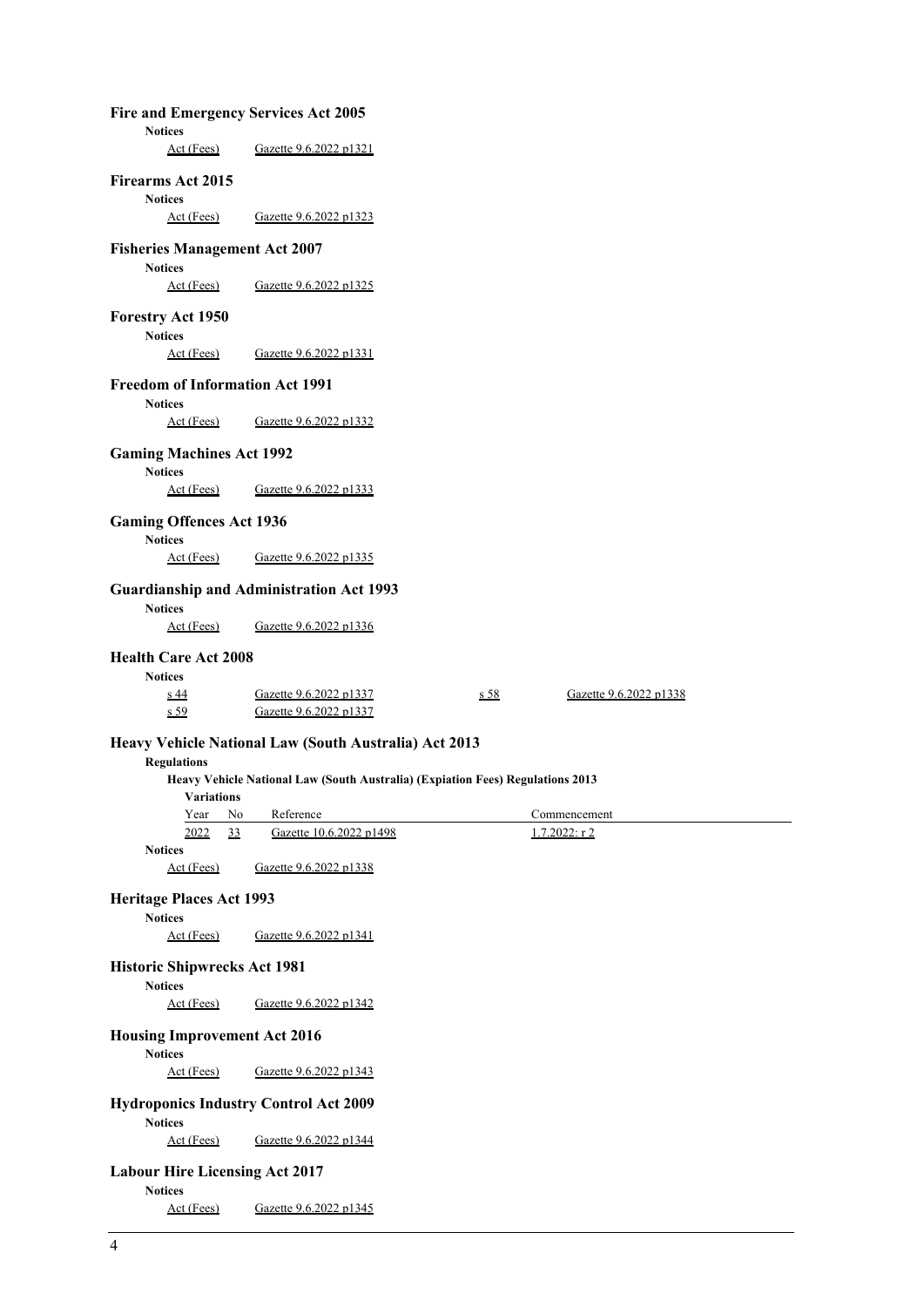| <b>Land Agents Act 1994</b>                                       |                                                  |             |                        |  |  |  |
|-------------------------------------------------------------------|--------------------------------------------------|-------------|------------------------|--|--|--|
| <b>Notices</b><br>Act (Fees)                                      | Gazette 9.6.2022 p1347                           |             |                        |  |  |  |
|                                                                   |                                                  |             |                        |  |  |  |
| Landscape South Australia Act 2019<br><b>Notices</b>              |                                                  |             |                        |  |  |  |
| s <sub>71</sub>                                                   | Gazette 2.6.2022 p1266                           | <u>s 71</u> | Gazette 9.6.2022 p1349 |  |  |  |
| Land Tax Act 1936                                                 |                                                  |             |                        |  |  |  |
| <b>Notices</b>                                                    |                                                  |             |                        |  |  |  |
| <u>Act (Fees)</u><br>$s$ 8A $(7)$                                 | Gazette 9.6.2022 p1349<br>Gazette 2.6.2022 p1266 | $s$ 8A(6)   | Gazette 2.6.2022 p1266 |  |  |  |
| <b>Liquor Licensing Act 1997</b>                                  |                                                  |             |                        |  |  |  |
| <b>Notices</b><br>Act (Fees)                                      | Gazette 9.6.2022 p1350                           |             |                        |  |  |  |
| <b>Magistrates Court Act 1991</b>                                 |                                                  |             |                        |  |  |  |
| <b>Notices</b><br>Act (Fees)                                      | Gazette 9.6.2022 p1361                           |             |                        |  |  |  |
| <b>Marine Parks Act 2007</b>                                      |                                                  |             |                        |  |  |  |
| <b>Notices</b><br>Act (Fees)                                      | Gazette 9.6.2022 p1365                           |             |                        |  |  |  |
| Mining Act 1971                                                   |                                                  |             |                        |  |  |  |
| <b>Regulations</b>                                                |                                                  |             |                        |  |  |  |
| <b>Mining Regulations 2020</b><br><b>Variations</b>               |                                                  |             |                        |  |  |  |
| Year<br>No                                                        | Reference                                        |             | Commencement           |  |  |  |
| 2022<br>30<br><b>Notices</b>                                      | Gazette 10.6.2022 p1468                          |             | $1.7.2022:$ r2         |  |  |  |
| Act (Fees)                                                        | Gazette 9.6.2022 p1366                           |             |                        |  |  |  |
| <b>Motor Vehicles Act 1959</b>                                    |                                                  |             |                        |  |  |  |
| <b>Regulations</b>                                                |                                                  |             |                        |  |  |  |
| <b>Variations</b>                                                 | <b>Motor Vehicles Regulations 2010</b>           |             |                        |  |  |  |
| Year<br>No                                                        | Reference                                        |             | Commencement           |  |  |  |
| 2022<br>32                                                        | Gazette 10.6.2022 p1493                          |             | $1.7.2022:$ r 2        |  |  |  |
| <b>Notices</b><br>Act (Fees)                                      | Gazette 9.6.2022 p1373                           |             |                        |  |  |  |
| <b>National Parks and Wildlife Act 1972</b><br><b>Notices</b>     |                                                  |             |                        |  |  |  |
| Act (Fees)                                                        | Gazette 9.6.2022 p1375                           | Act (Fees)  | Gazette 9.6.2022 p1376 |  |  |  |
| Act (Fees)                                                        | Gazette 9.6.2022 p1377                           | Act (Fees)  | Gazette 9.6.2022 p1378 |  |  |  |
| <b>Native Vegetation Act 1991</b><br><b>Notices</b>               |                                                  |             |                        |  |  |  |
| Act (Fees)                                                        | Gazette 9.6.2022 p1383                           |             |                        |  |  |  |
| <b>Opal Mining Act 1995</b><br><b>Notices</b>                     |                                                  |             |                        |  |  |  |
| Act (Fees)                                                        | Gazette 9.6.2022 p1384                           |             |                        |  |  |  |
| <b>Partnership Act 1891</b><br><b>Notices</b>                     |                                                  |             |                        |  |  |  |
| Act (Fees)                                                        | Gazette 9.6.2022 p1386                           |             |                        |  |  |  |
| <b>Passenger Transport Act 1994</b>                               |                                                  |             |                        |  |  |  |
| <b>Regulations</b><br><b>Passenger Transport Regulations 2009</b> |                                                  |             |                        |  |  |  |
| <b>Notices</b>                                                    |                                                  |             |                        |  |  |  |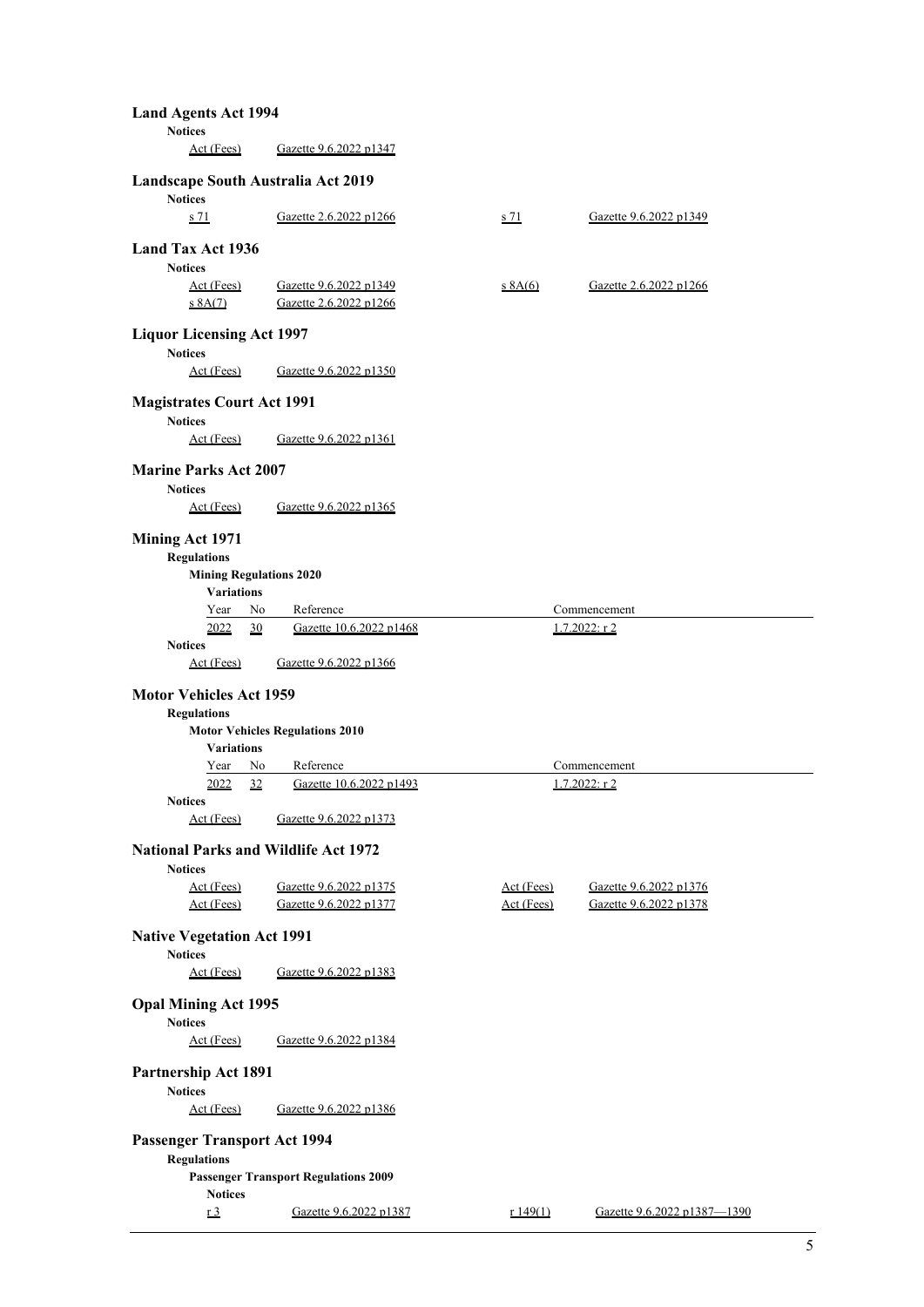| <b>Pastoral Land Management and Conservation Act 1989</b>         |                                                   |               |                                 |  |  |  |  |
|-------------------------------------------------------------------|---------------------------------------------------|---------------|---------------------------------|--|--|--|--|
| <b>Notices</b><br>Act (Fees)                                      | Gazette 9.6.2022 p1390                            |               |                                 |  |  |  |  |
| <b>Petroleum and Geothermal Energy Act 2000</b><br><b>Notices</b> |                                                   |               |                                 |  |  |  |  |
| Act (Fees)<br>Gazette 9.6.2022 p1392                              |                                                   |               |                                 |  |  |  |  |
| <b>Petroleum Products Regulation Act 1995</b><br><b>Notices</b>   |                                                   |               |                                 |  |  |  |  |
| Act (Fees)                                                        | Gazette 9.6.2022 p1394                            |               |                                 |  |  |  |  |
| <b>Notices</b>                                                    | Planning, Development and Infrastructure Act 2016 |               |                                 |  |  |  |  |
| Act (Fees)<br>$s\,76$                                             | Gazette 9.6.2022 p1395<br>Gazette 9.6.2022 p1402  | $\frac{1}{2}$ | Gazette 2.6.2022 p1267          |  |  |  |  |
| <b>Notices</b>                                                    | Plumbers, Gas Fitters and Electricians Act 1995   |               |                                 |  |  |  |  |
| Act (Fees)                                                        | Gazette 9.6.2022 p1405                            |               |                                 |  |  |  |  |
| Police Act 1998<br><b>Notices</b>                                 |                                                   |               |                                 |  |  |  |  |
| Act (Fees)                                                        | Gazette 9.6.2022 p1407                            |               |                                 |  |  |  |  |
| <b>Private Parking Areas Act 1986</b><br><b>Regulations</b>       | <b>Private Parking Areas Regulations 2014</b>     |               |                                 |  |  |  |  |
| <b>Variations</b>                                                 |                                                   |               |                                 |  |  |  |  |
|                                                                   |                                                   |               |                                 |  |  |  |  |
| Year<br>No<br>2022<br>26                                          | Reference<br>Gazette 10.6.2022 p1457              |               | Commencement<br>$1.7.2022:$ r 2 |  |  |  |  |
|                                                                   |                                                   |               |                                 |  |  |  |  |
| <b>Proof of Sunrise and Sunset Act 1923</b><br><b>Notices</b>     |                                                   |               |                                 |  |  |  |  |
| s <sub>2</sub>                                                    | Gazette 2.6.2022 p1267                            |               |                                 |  |  |  |  |
| <b>Public Trustee Act 1995</b>                                    |                                                   |               |                                 |  |  |  |  |
| <b>Notices</b><br>Act (Fees)                                      | Gazette 9.6.2022 p1414                            |               |                                 |  |  |  |  |
| <b>Notices</b>                                                    | <b>Radiation Protection and Control Act 1982</b>  |               |                                 |  |  |  |  |
| Act (Fees)                                                        | Gazette 9.6.2022 p1415                            |               |                                 |  |  |  |  |
| <b>Relationships Register Act 2016</b><br><b>Notices</b>          |                                                   |               |                                 |  |  |  |  |
| Act (Fees)                                                        | Gazette 9.6.2022 p1420                            |               |                                 |  |  |  |  |
| <b>Remuneration Act 1990</b><br><b>Notices</b>                    |                                                   |               |                                 |  |  |  |  |
| s 16(3)                                                           | Gazette 9.6.2022 p1421                            |               |                                 |  |  |  |  |
| <b>Retail and Commercial Leases Act 1995</b><br><b>Notices</b>    |                                                   |               |                                 |  |  |  |  |
| $s \, 77(2)$                                                      | Gazette 2.6.2022 p1268                            |               |                                 |  |  |  |  |
| <b>Roads (Opening and Closing) Act 1991</b><br><b>Notices</b>     |                                                   |               |                                 |  |  |  |  |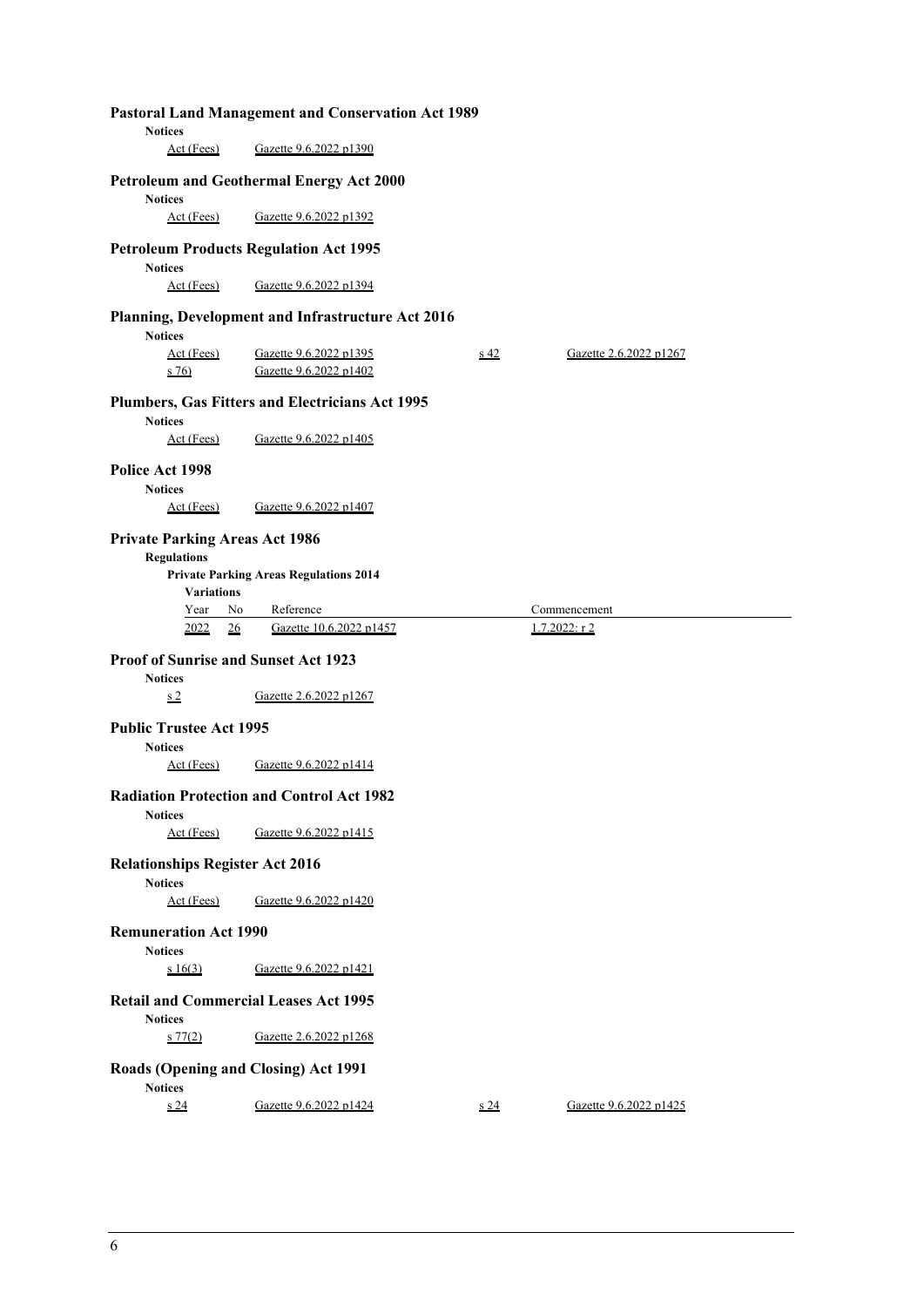## **Road Traffic Act 1961**

**Regulations** 

**Road Traffic (Miscellaneous) Regulations 2014 Variati** 

| v ariauons    |      |                         |                 |  |
|---------------|------|-------------------------|-----------------|--|
| Year          | - No | Reference               | Commencement    |  |
| <u> 2022 </u> | 27   | Gazette 10.6.2022 p1459 | $1.7.2022:$ r 2 |  |
| 2022          |      | Gazette 10.6.2022 p1470 | 1.7.2022: r 2   |  |

# **Second-hand Vehicle Dealers Act 1995**

**Notices** 

Act (Fees) Gazette 9.6.2022 p1425

## **Security and Investigation Industry Act 1995**

Notices<br>Act (Fees)

Gazette 9.6.2022 p1427

# **Sheriff's Act 1978**

**Notices** 

Act (Fees) Gazette 9.6.2022 p1428

## **South Australian Civil and Administrative Tribunal Act 2013**

| <b>Proclamations</b> |                        |
|----------------------|------------------------|
| <u>s 18</u>          | Gazette 2.6.2022 p1256 |
| <b>Notices</b>       |                        |
| Act (Fees)           | Gazette 9.6.2022 p1430 |

## **South Australian Public Health Act 2011**

**Notices**  s 63(2) Gazette 2.6.2022 p1269

#### **South Australian Skills Act 2008**

**Notices** 

Act (Fees) Gazette 9.6.2022 p1432

### **State Records Act 1997**

**Notices** 

Act (Fees) Gazette 9.6.2022 p1433

# **Summary Offences Act 1953**

**Notices** 

Act (Fees) Gazette 9.6.2022 p1435

#### **Supported Residential Facilities Act 1992**

**Notices** 

Act (Fees) Gazette 9.6.2022 p1436

## **Supreme Court Act 1935**

**Notices** 

Act (Fees) Gazette 9.6.2022 p1438

## **Victims of Crime Act 2001**

**Regulations** 

**Victims of Crime (Fund and Levy) Regulations 2018** 

**Variations** 

Year No Reference Commencement

2022 35 Gazette 10.6.2022 p1509 1.7.2022: r 2

**Water Industry Act 2012** 

**Notices** 

Act (Fees) Gazette 9.6.2022 p1445

## **Work Health and Safety Act 2012**

**Notices** 

Act (Fees) Gazette 9.6.2022 p1446